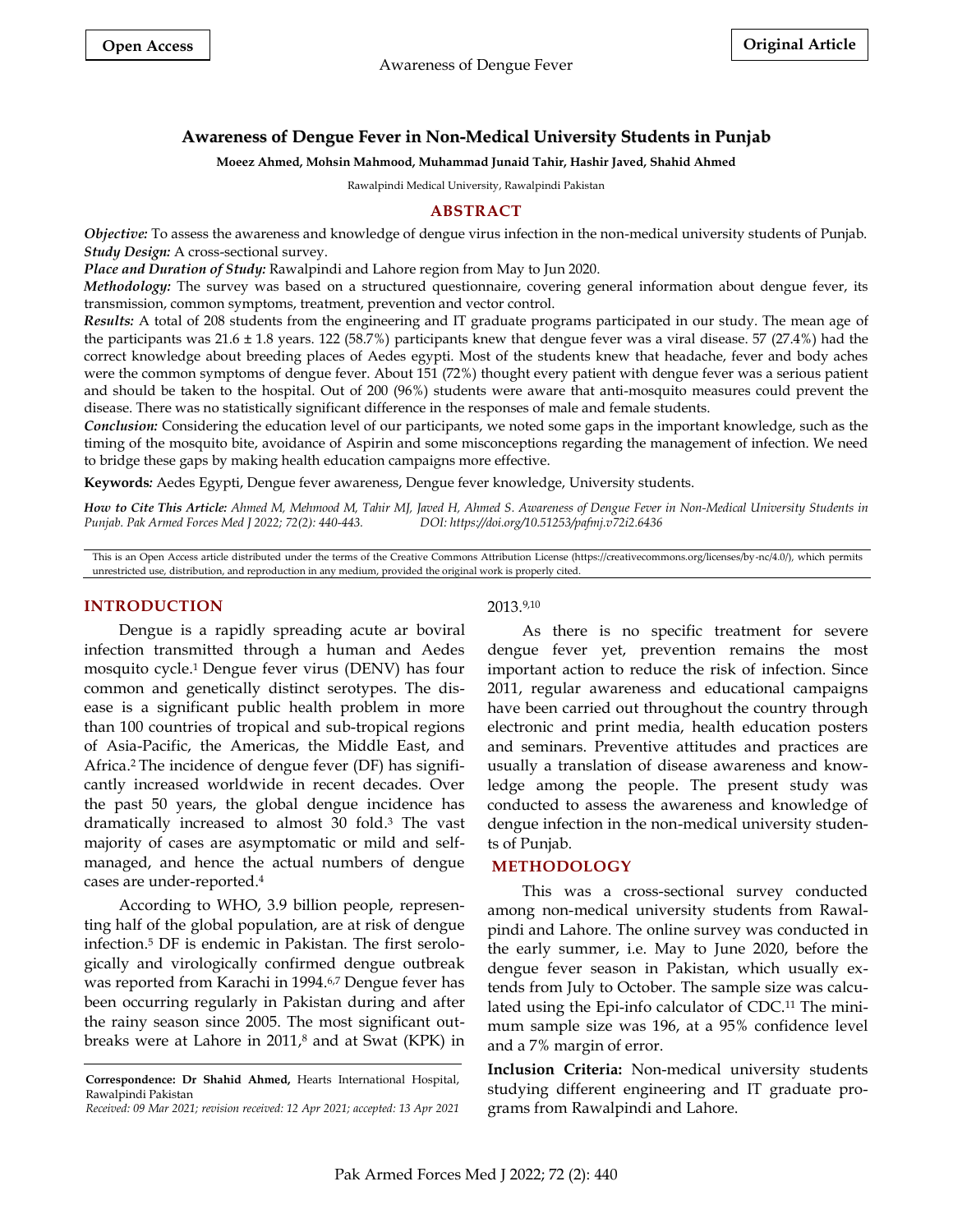**Exclusion Criteria**: Non-consenting students were excluded.

The survey was based on a structured questionnaire, covering general information about dengue fever, its transmission and vector, breeding habitats of vector, common symptoms, treatment, prevention and vector control. These aspects are usually covered in health education campaigns, literature and posters.

Twenty-three questions were based on "yes" and "no" responses, and three questions had multiple choices with one best answer to be selected. There was an option of "don't know" in addition to "yes" and "no" responses, which was counted as an incorrect response. The questionnaire was developed in the light of some similar awareness studies reported earlier. <sup>12</sup> The questionnaire was pretested on four participants to remove any ambiguities in the questions.

Statistical Package for Social Sciences (SPSS) version 22.0 was used for the data analysis. Correct responses have been shown as numbers and percentages. The chi-square test was used to analyse the difference in correct response between male and female students. The *p*-value of ≤0.05 was considered statistically significant.

# **RESULTS**

A total of 208 students participated in our study. There were 146 (70.2%) males, and 62 (29.8%) female students. The mean age of the participants was  $21.6 \pm$ 1.8 years. Regarding general information and transmission of the disease, 122 (58.7%) knew that DF was a viral disease, and 138 (66.3%) knew that the mosquito transmitting DF was different from the mosquito transmitting malaria. 166 (79.8%) students were aware that DF commonly occurs in summers, only 26 (12.5%) students knew that the mosquito transmitting DF bites in the daytime and 57 (27.4%) had the correct knowledge about breeding places of Aedes egypti.

Most of the students knew that headache, fever and body aches were the common symptoms of DF. 106 (51%) students regarded nausea/vomiting, and 99 (47.6%) considered rash as the important symptom of DF. 67 (32.2%) students were aware of abdominal pain as an important symptom, 72 (34.6%) knew that cough was not a common symptom, and 109 (52.4%) knew that every patient with DF does not present with bleeding symptoms.

151 students were aware that DF patients should increase their fluid intake, 80 (38.5%) knew that Paracetamol should be used, and 89 (42.8%) understood that patients with DF should not use Aspirin to control the fever. 59 (28.4%) thought we do not use antiviral drugs and 77 (37%) understood that we do not use antibiotics to treat DF. Only 57 (27.4%) knew that every patient with DF was not a serious patient and should not be taken to a hospital.

Regarding the prevention of disease, the majority were aware that it could be prevented by anti-mosquito measures like repellents and anti-mosquito sprays and eradicating the breeding sites of mosquitoes. Out of 162 (78%) students thought that the disease could be prevented by taking some prophylactic medicines, and 122 (58%) thought it could be prevented by easily available vaccination (Table). There was no statistically significant difference in the responses of male and female students.

# **DISCUSSION**

The present study was conducted to assess the awareness of DF among the educated youth of Pakistan. The questions were based on the usual information provided to the public through health education literature, posters, seminars and print, electronic and social media. Regarding the general information, most of the students were aware that DF is a viral illness, its vector mosquito is different from the mosquito transmitting malaria, and the disease spreads in summer. Fever, headache and body aches are the commonest symptoms of DF, and the majority of our participants (about 80% or more) were aware of these symptoms, similar to some previous local and regional studies. 10,11 In our group, nearly 50% were aware that skin rash is a common symptom of DF. Skin rash is an important feature of DF, and its recognition helps in the diagnosis and institution of appropriate supportive measures early in the illness. It is usually the least recognised common symptom of DF by the public, as suggested by other earlier studies. <sup>12</sup> Abdominal pain is an important symptom and warning sign of severe DF. About 30% of our participants recognised it as an important symptom. About half of our participants believed that every patient with DF presents with bleeding symptoms.

There is no precise treatment for dengue infection. <sup>13</sup> Supportive therapy with the combination of fluid and analgesics-antipyretics is suggested. <sup>14</sup> Generally, the knowledge regarding the management of DF was fairly inadequate.

The majority of our participants did not consider Paracetamol the main antipyretic drug, and only 42% of participants knew that Aspirin should not be used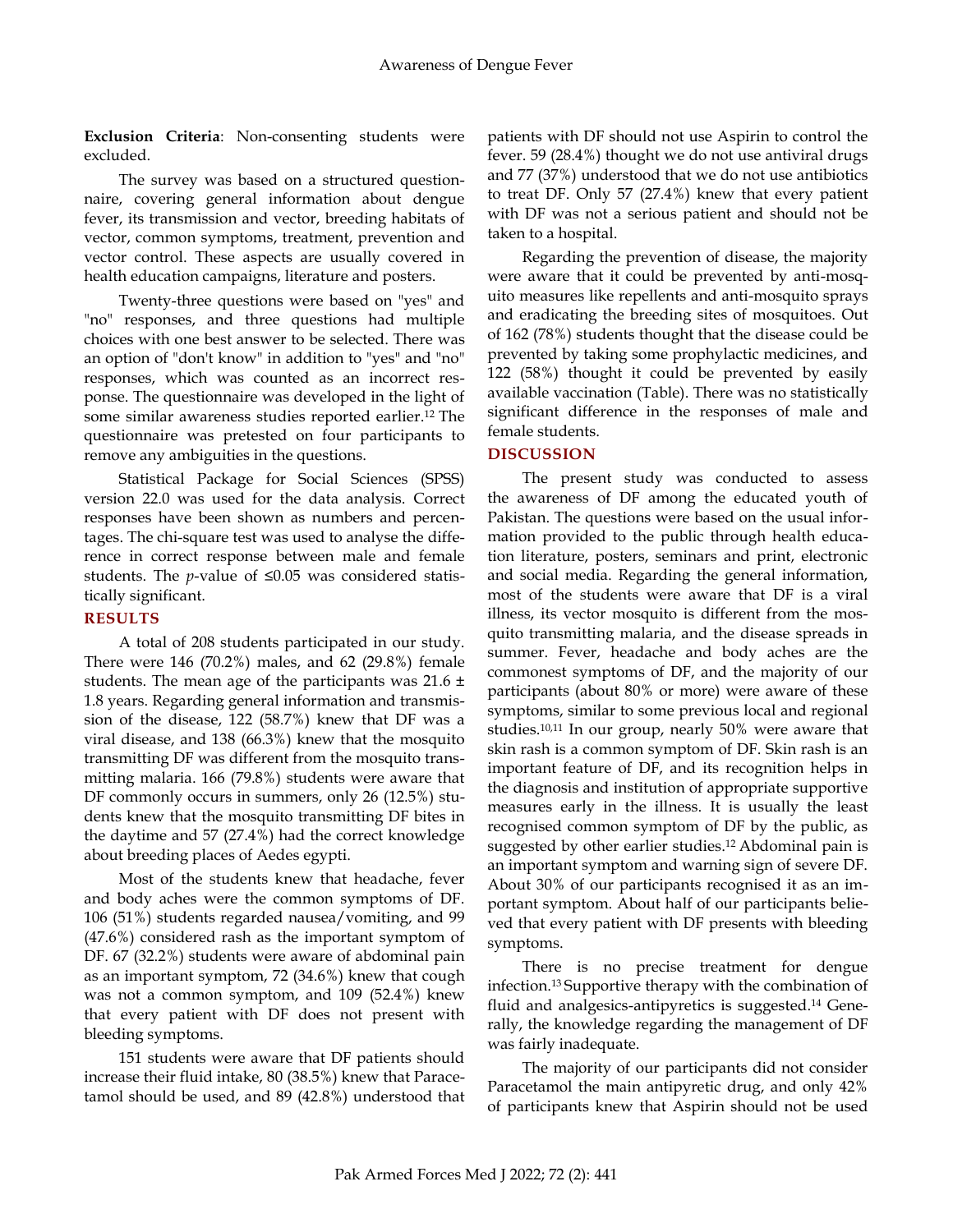|  |  |  | Table: Correct responses to the dengue fever questionnaire and gender difference. |
|--|--|--|-----------------------------------------------------------------------------------|

| Questions                                   |                                                                           | Correct Response $n(\%)$ |               |            |  |  |  |  |  |
|---------------------------------------------|---------------------------------------------------------------------------|--------------------------|---------------|------------|--|--|--|--|--|
|                                             |                                                                           | Males, n=146             | Females, n=62 | $p$ -value |  |  |  |  |  |
| <b>General Information and Transmission</b> |                                                                           |                          |               |            |  |  |  |  |  |
| A                                           | Is Dengue Fever a bacterial disease?                                      | 92(63)                   | 37 (59.7)     | 0.65       |  |  |  |  |  |
| $\, {\bf B}$                                | Is Dengue Fever a viral disease?                                          | 87 (59.6)                | 35(56.5)      | 0.67       |  |  |  |  |  |
| $\mathsf{C}$                                | Does Dengue Fever spread through the same mosquito as malaria?            | 99 (67.8)                | 39 (62.9)     | 0.49       |  |  |  |  |  |
| $\mathbf D$                                 | Is Dengue Fever common in summers?                                        | 119 (81.5)               | 47 (75.8)     | 0.34       |  |  |  |  |  |
| $\mathbf E$                                 | When does the Dengue mosquito bite?                                       | 20(13.7)                 | 6(9.7)        | 0.42       |  |  |  |  |  |
| $\overline{\mathrm{F}}$                     | Where does the Dengue mosquito flourish?                                  | 38 (26)                  | 19(30.6)      | 0.49       |  |  |  |  |  |
| G                                           | Which blood cells are affected in Dengue Fever?                           | 106 (72.6)               | 49 (79)       | 0.33       |  |  |  |  |  |
| <b>Symptoms of Dengue fever</b>             |                                                                           |                          |               |            |  |  |  |  |  |
| H                                           | Is Fever a common symptom?                                                | 142 (97.3)               | 58 (93.5)     | 0.20       |  |  |  |  |  |
| $\rm I$                                     | Is body pain, a common symptom?                                           | 119 (81.5)               | 52 (83.9)     | 0.68       |  |  |  |  |  |
|                                             | Is headache commonly present in Dengue Fever patients?                    | 120 (82.2)               | 44 (71)       | 0.07       |  |  |  |  |  |
| ${\bf K}$                                   | Is nausea/vomiting common in Dengue Fever patients?                       | 69 (47.3)                | 37 (59.7)     | 0.10       |  |  |  |  |  |
| L                                           | Is abdominal pain a symptom of Dengue Fever?                              | 46(31.5)                 | 21(33.9)      | 0.73       |  |  |  |  |  |
| M                                           | Is skin rash commonly present in Dengue Fever patients?                   | 65 (44.5)                | 34 (54.8)     | 0.17       |  |  |  |  |  |
| $\mathbf N$                                 | Is cough a common symptom of Dengue Fever?                                | 52(35.6)                 | 20(32.3)      | 0.64       |  |  |  |  |  |
| $\circ$                                     | Does every Dengue patient present with bleeding symptoms?                 | 75 (51.4)                | 34 (54.8)     | 0.64       |  |  |  |  |  |
| <b>Treatment</b>                            |                                                                           |                          |               |            |  |  |  |  |  |
| $\mathbf P$                                 | Do we use Antivirals drugs to treat Dengue Fever?                         | 43 (29.5)                | 16(25.8)      | 0.59       |  |  |  |  |  |
| Q                                           | Do we use Antibiotics to treat Dengue Fever?                              | 55 (37.7)                | 22(35.5)      | 0.76       |  |  |  |  |  |
| $\mathbb R$                                 | Should patients increase their intake of fluids?                          | 108 (74)                 | 43 (69.4)     | 0.49       |  |  |  |  |  |
| $\mathsf S$                                 | Should Paracetamol be used to control fever?                              | 58 (39.7)                | 22(35.5)      | 0.56       |  |  |  |  |  |
| $\overline{T}$                              | Should Aspirin be used to control fever?                                  | 62(42.5)                 | 27(43.5)      | 0.88       |  |  |  |  |  |
| $\mathbf U$                                 | Should we take every patient to the hospital?                             | 38(26)                   | 19(30.6)      | 0.49       |  |  |  |  |  |
| Prevention                                  |                                                                           |                          |               |            |  |  |  |  |  |
| $\mathbf V$                                 | Can Dengue Fever be prevented by taking prophylactic medications?         | 31(21.2)                 | 15(24.2)      | 0.13       |  |  |  |  |  |
| W                                           | Can Dengue Fever be prevented by easily available vaccination?            | 56 (38.4)                | 30(48.4)      | 0.17       |  |  |  |  |  |
| $\overline{X}$                              | Can Dengue Fever be prevented by applying mosquito repellent lotion?      | 130 (89)                 | 58 (93.5)     | 0.31       |  |  |  |  |  |
| Y                                           | Can Dengue Fever be prevented by using anti-mosquito sprays in houses?    | 139 (95.2)               | 61(98.4)      | 0.27       |  |  |  |  |  |
| Z                                           | Can Dengue Fever be prevented by ending the breeding sites of mosquitoes? | 115 (78.8)               | 54 (87.1)     | 0.15       |  |  |  |  |  |

as an antipyretic or analgesic drug to control the symptoms, suggesting a lack of awareness that it can increase the bleeding risk. More than ten years ago, another local study on the general population revealed a poor level of awareness (22.8%) regarding the role of antipyretics in the management of DF. <sup>10</sup> In another study in Jamaica, 67% of the studied population reported they would take Aspirin if they had DF. <sup>15</sup> The majority of the participants thought every patient with DF could develop a serious illness and should be taken to the hospital for management. This is a very common misperception, resulting in a large influx of patients with fever, in-hospital emergencies and outdoor clinics during DF season.

Two major ways to prevent dengue infection are efficiently experienced, mosquito control by both larval and adult control, and reducing mosquito bites, especially during daylight hours. <sup>16</sup> The majority of our participants were aware that the disease could be prevented by avoiding mosquito bites using repellents, antimosquito sprays in and around the houses, and destroying the breeding places of Aedes egypti. Fewer students (27.4%) had clear knowledge about the breeding places of Aedes egypti, and only 12.5% of students knew that it bites in the daytime. Sixty percent thought that vaccine was effective and easily available, and about 80% thought it could be prevented using chemoprophylaxis. Dengvaxia is the only advanced vaccine available, with a WHO recommen-dation in 2016 that the vaccine is given to individuals with known past dengue infection or populations with 80% DENV seroprevalence. <sup>17</sup> An effective vaccine for primary infection prevention is not yet available, and there is no recommended antiviral drug for the prevention or treatment of DF.

To date, preventing or reducing DENV transmission has depended entirely on controlling the mosquito vectors. Even after vaccine deployment, vector control will continue to be part of control strategies to reduce disease risk and burden. <sup>18</sup> It has been shown that community education could be more effective than insecticide spraying alone in reducing mosquito breeding habitats. <sup>19</sup> Considering our group, an educated segment of the society, we expected a better